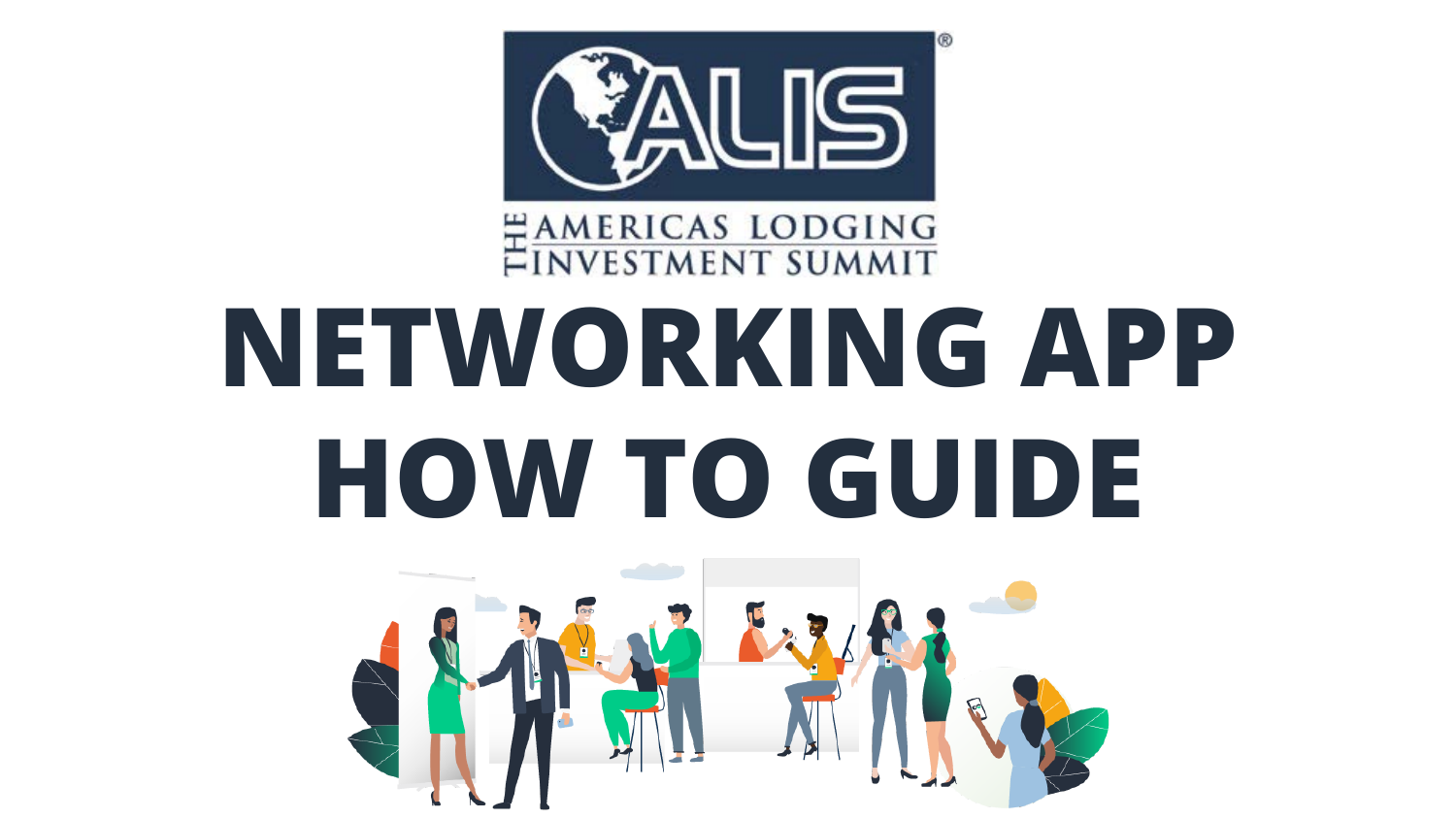# **ACCESS THE APP** LOGIN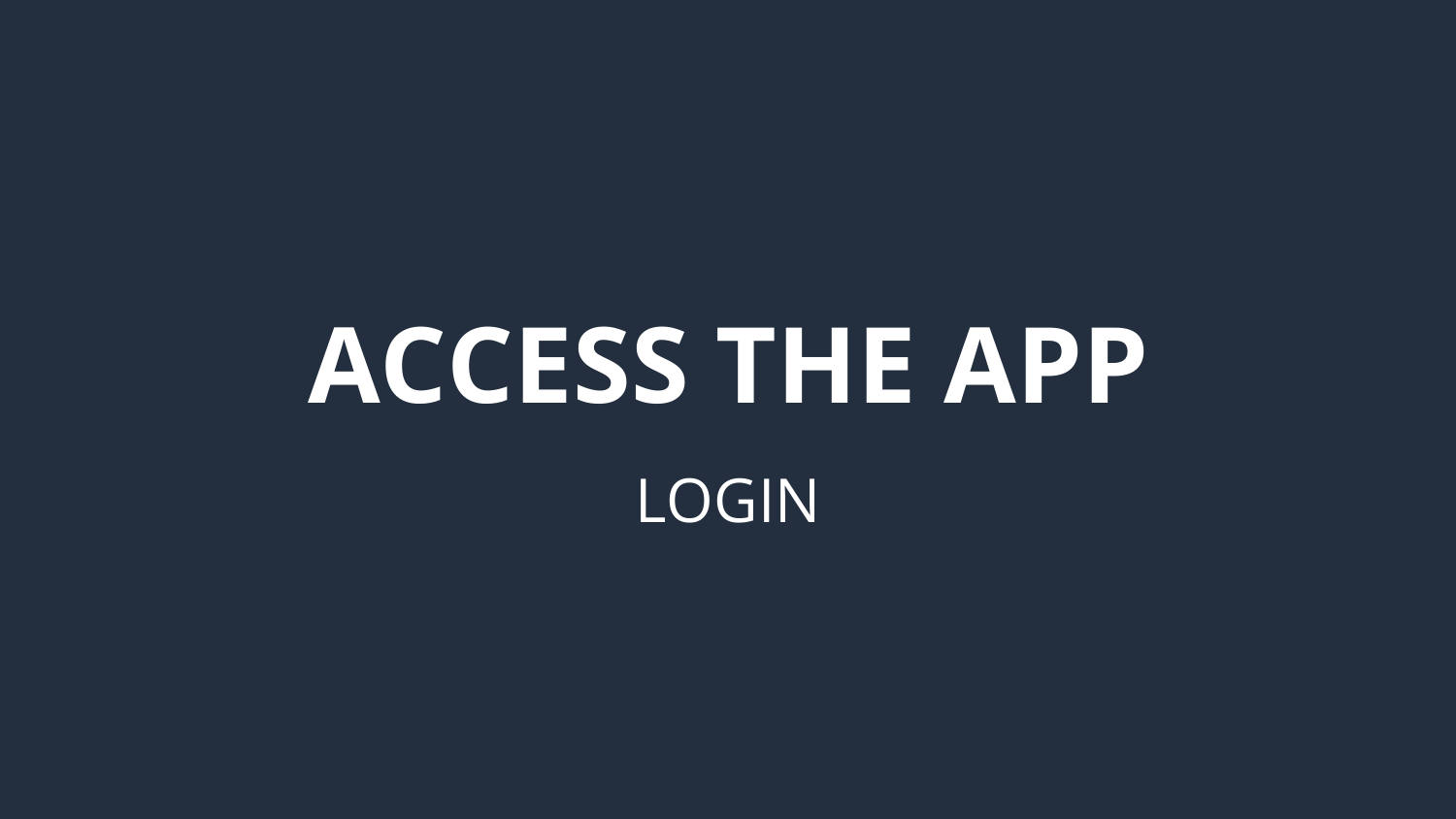#### **Logging in for the first time**



You will receive an email similar to **this one** with a button redirecting you to a login page. It will lead to the account that was automatically created for you by the platform after you registered for the event. A window will then suggest creating a password for your account.

| Welcome, create a password                                                   |  |
|------------------------------------------------------------------------------|--|
|                                                                              |  |
| In order to log in the next time that you want to use the web or mobile app. |  |
| Password*                                                                    |  |

You can also access the event from your phone by downloading the Swapcard app [\(iOS](https://apps.apple.com/fr/developer/swapcard/id879488722#see-all/i-phone-apps)/[Androïd\)](https://play.google.com/store/apps/developer?id=Swapcard)



Hello Jane,

县

Get ahead of the game and prepare for 'Event Name' to save yourself time and get the most out of your event.

Swapcard app makes it easy to access the event content and connect with the right people in advance.

All you have to do is activate your profile with the tap of the below button. We'll keep all of your information and data secure.

Are you ready to join your event community?

**LET'S GET STARTED!** 

**Notes:** If you don't see this email in your mailbox, please check your spam.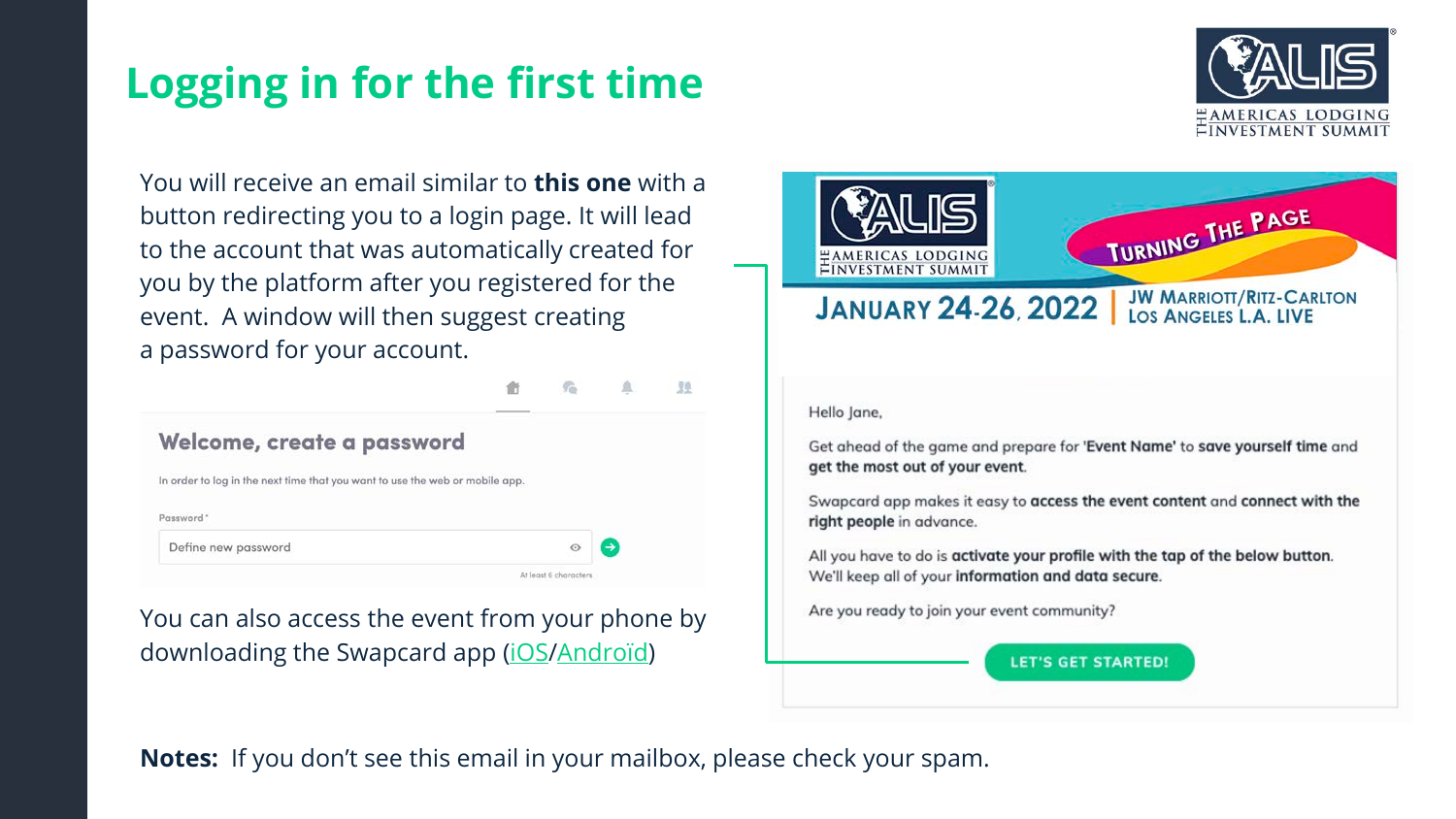#### **Logging in when you already have an account**



Access your account by going to [login.swapcard.com](https://login.swapcard.com/) Enter the email you used to register for your event, then enter your password. Click the arrow to connect.



**Note:** If you have forgotten your password after entering your email, click on **send me a magic link**. You'll receive an email to reset your password. If you need any help, please contact **marketing@burba.com**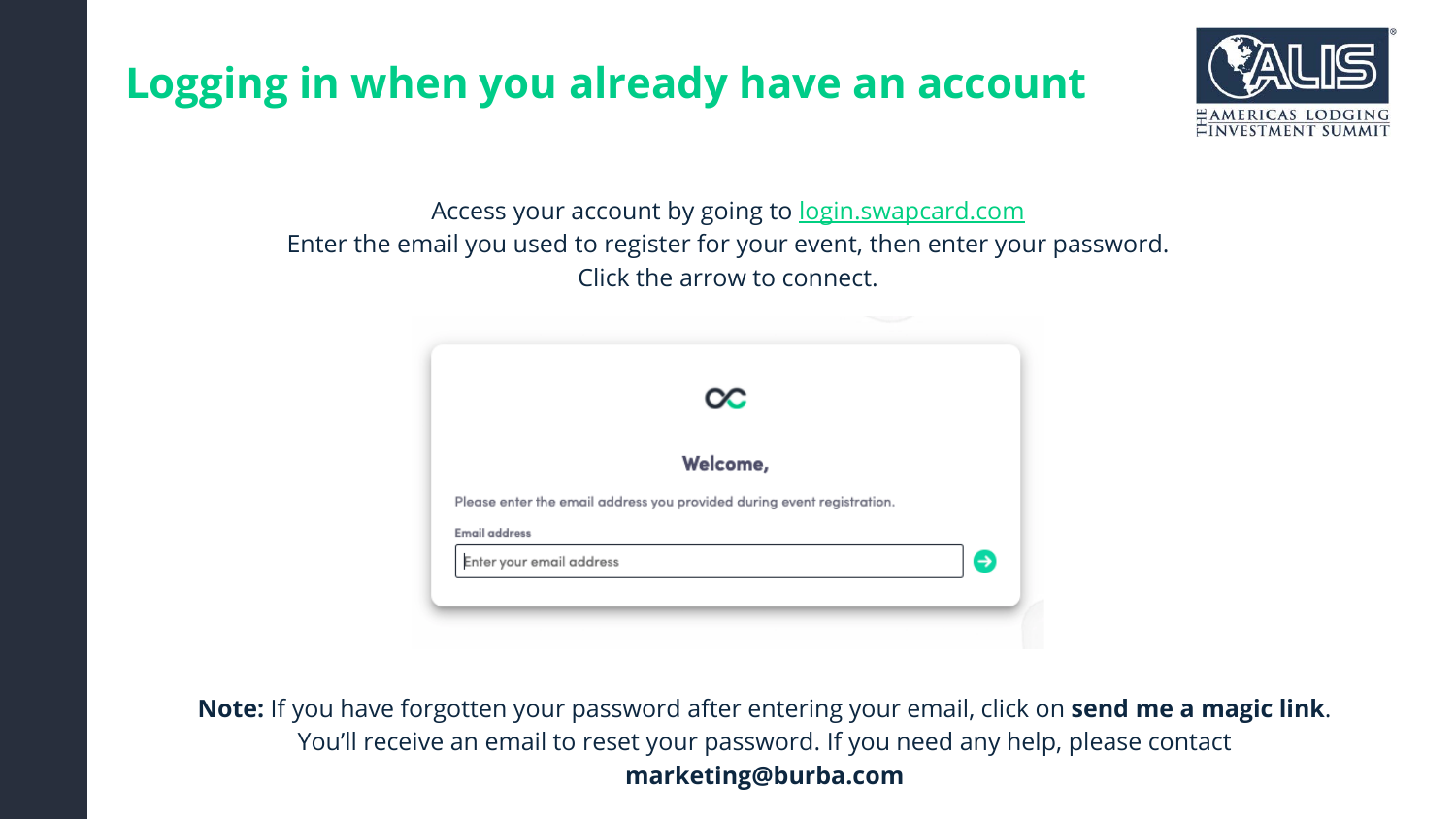## **AVAILABLE FEATURES** CONTENT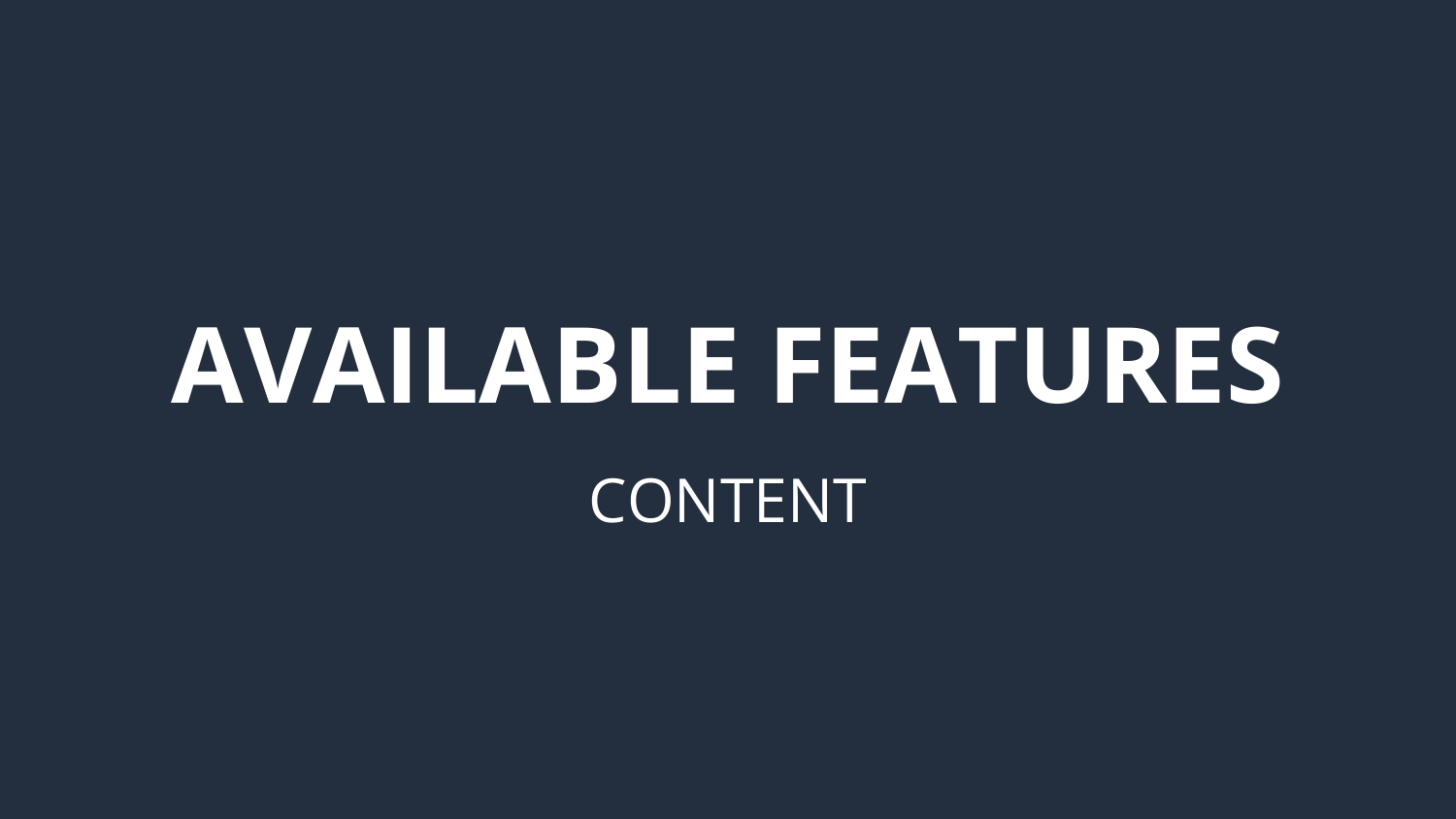#### **How to edit your profile (1/3)**





There are two ways of **accessing your profile**:

**1**

From the drop-down on the upperright corner of your screen, click "**My profile**."

On the left side of your screen next to your photo, click "**Edit**."

**2**

You'll be redirected to your profile where you can edit your information.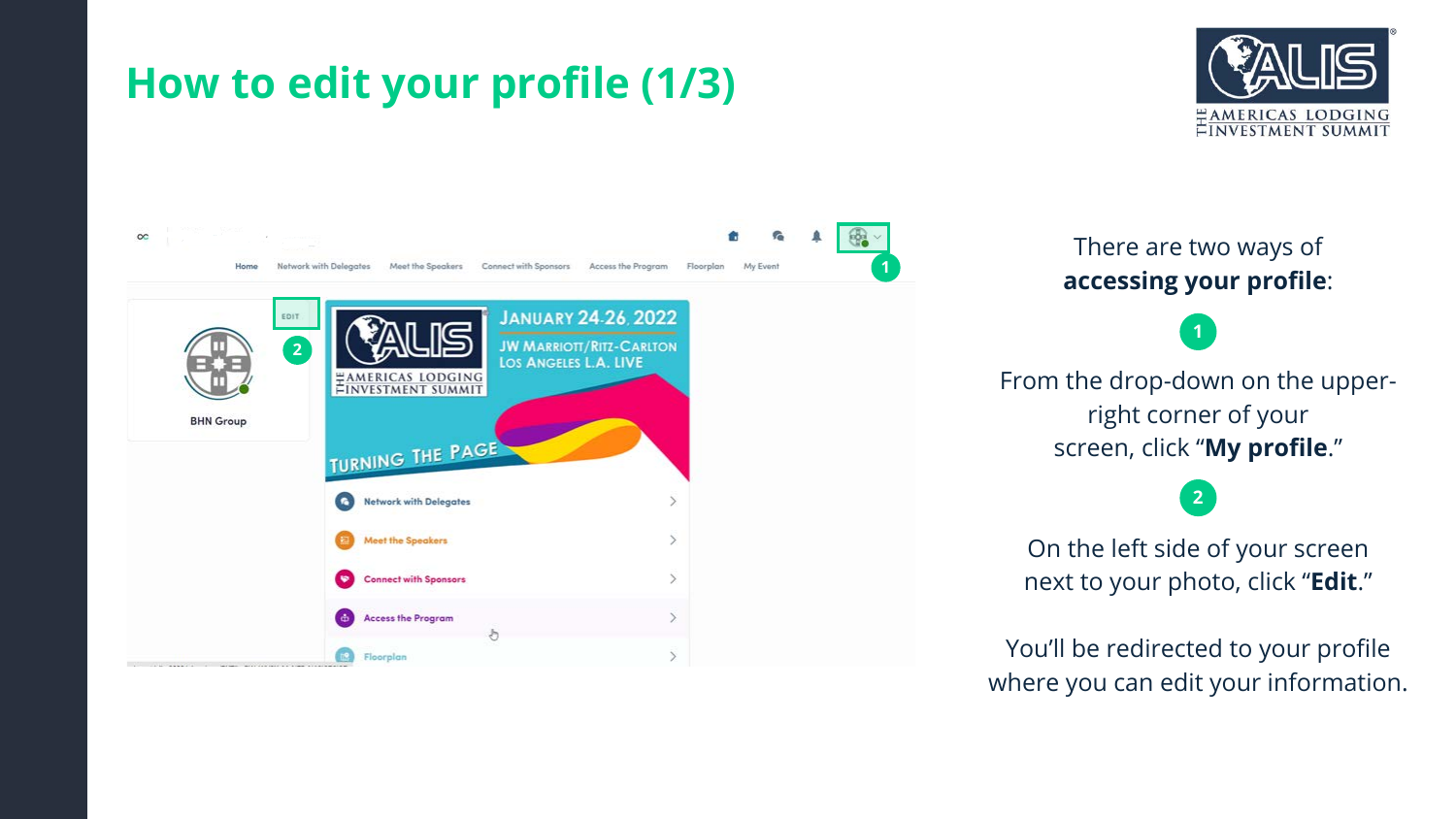#### **How to edit your profile (2/3)**



|                        | <b>EVOLVE Team</b>                                                                                                                                                      | EDIT        |
|------------------------|-------------------------------------------------------------------------------------------------------------------------------------------------------------------------|-------------|
|                        | Fvent Planner                                                                                                                                                           |             |
|                        | Swapcard                                                                                                                                                                |             |
| About me               |                                                                                                                                                                         | EDIT        |
|                        | Meet the team behind Evolve!                                                                                                                                            |             |
|                        | Evolve by Swapcard is an online community for event planners and a virtual series of live<br>sessions dedicated to trends, news, and hot topics in the events industry. |             |
| Country                | Country                                                                                                                                                                 |             |
| City                   | City                                                                                                                                                                    |             |
| Social media           |                                                                                                                                                                         | EDIT        |
|                        | $\bullet$ 0 $\bullet$ 0 $\circ$                                                                                                                                         |             |
| <b>Contact details</b> |                                                                                                                                                                         | <b>EDIT</b> |
|                        | Add your mobile phone number                                                                                                                                            |             |
|                        | <b>III</b> Add your landline phone number                                                                                                                               |             |
|                        | @ evolve@swapcard.com                                                                                                                                                   |             |
|                        | https://evolve.swapcard.com/                                                                                                                                            |             |

To edit your profile, click "**Edit"** or "**Add"** next to the information section you want to edit.

Here is some of the information you can edit:

- Personal information
- Biography
- Social Media
- Contact details
- Add a Photo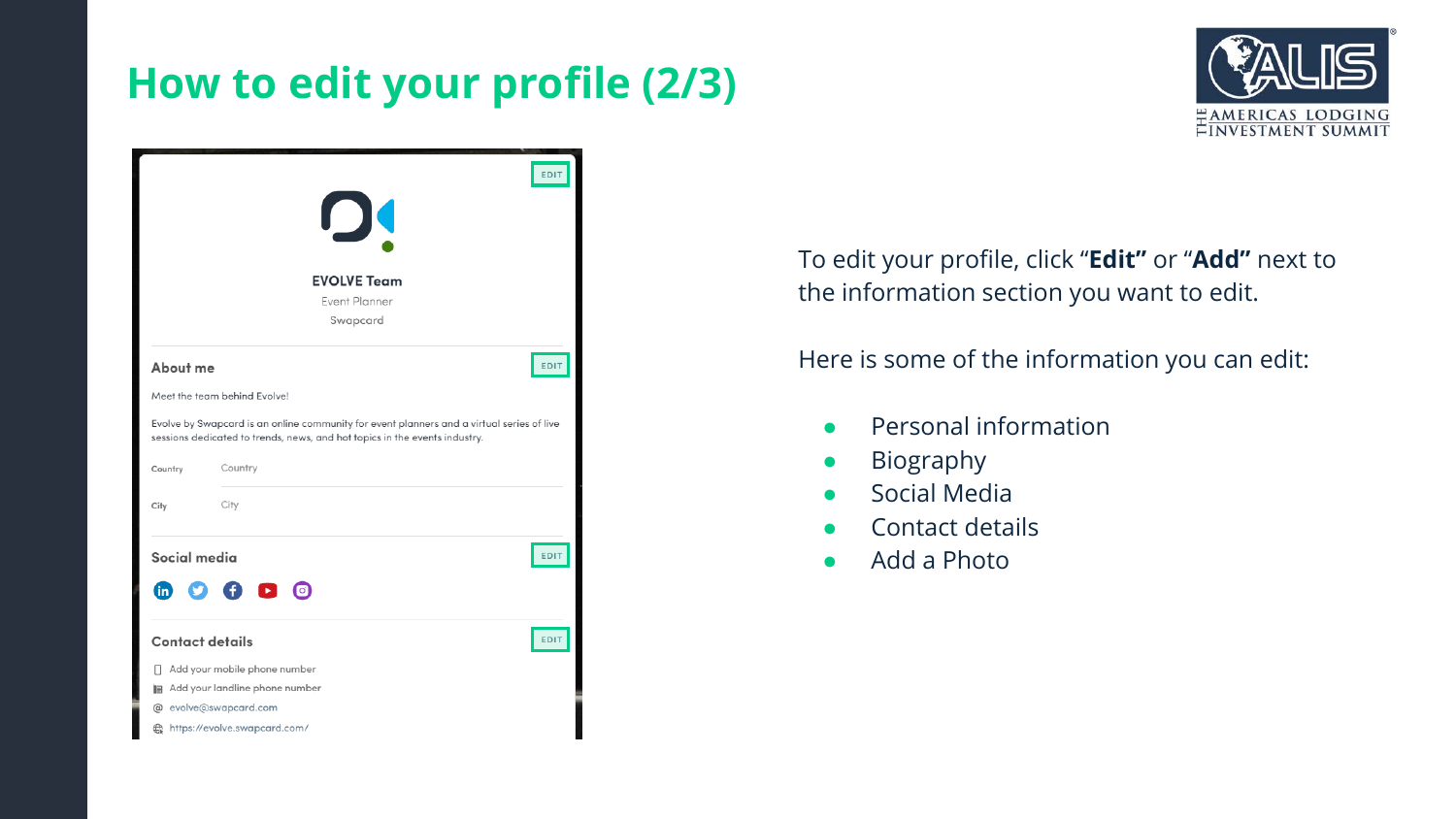#### **Networking Opt Out / Visibility (3/3)**



**1**

If you Opted Out of Networking during registration, your profile will not be visible to other ALIS Delegates. If this was done in error, or you would like to adjust this, you can adjust your Visibility from the sidebar of Network With Delegates page.

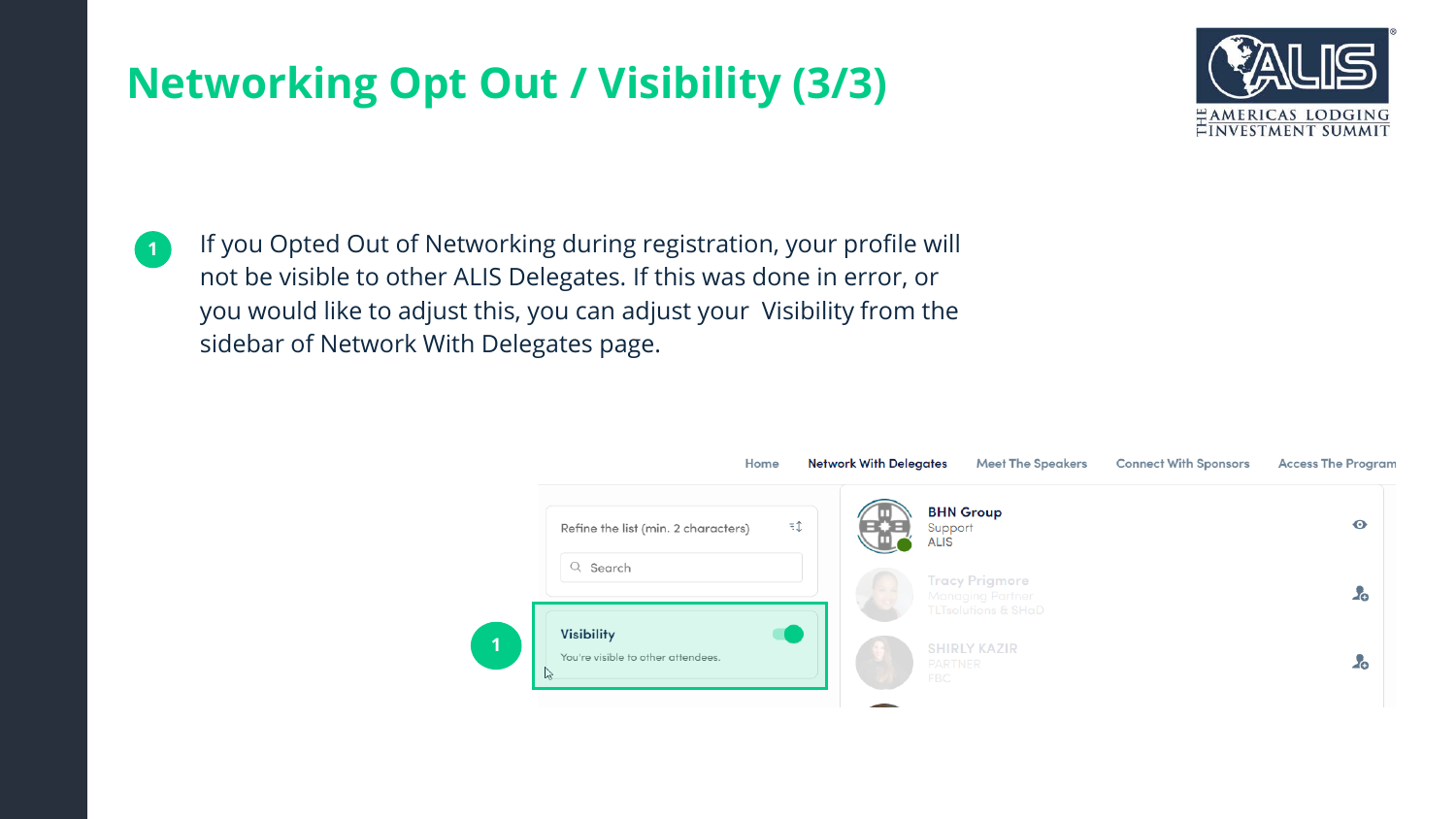### **AVAILABLE FEATURES NETWORKING**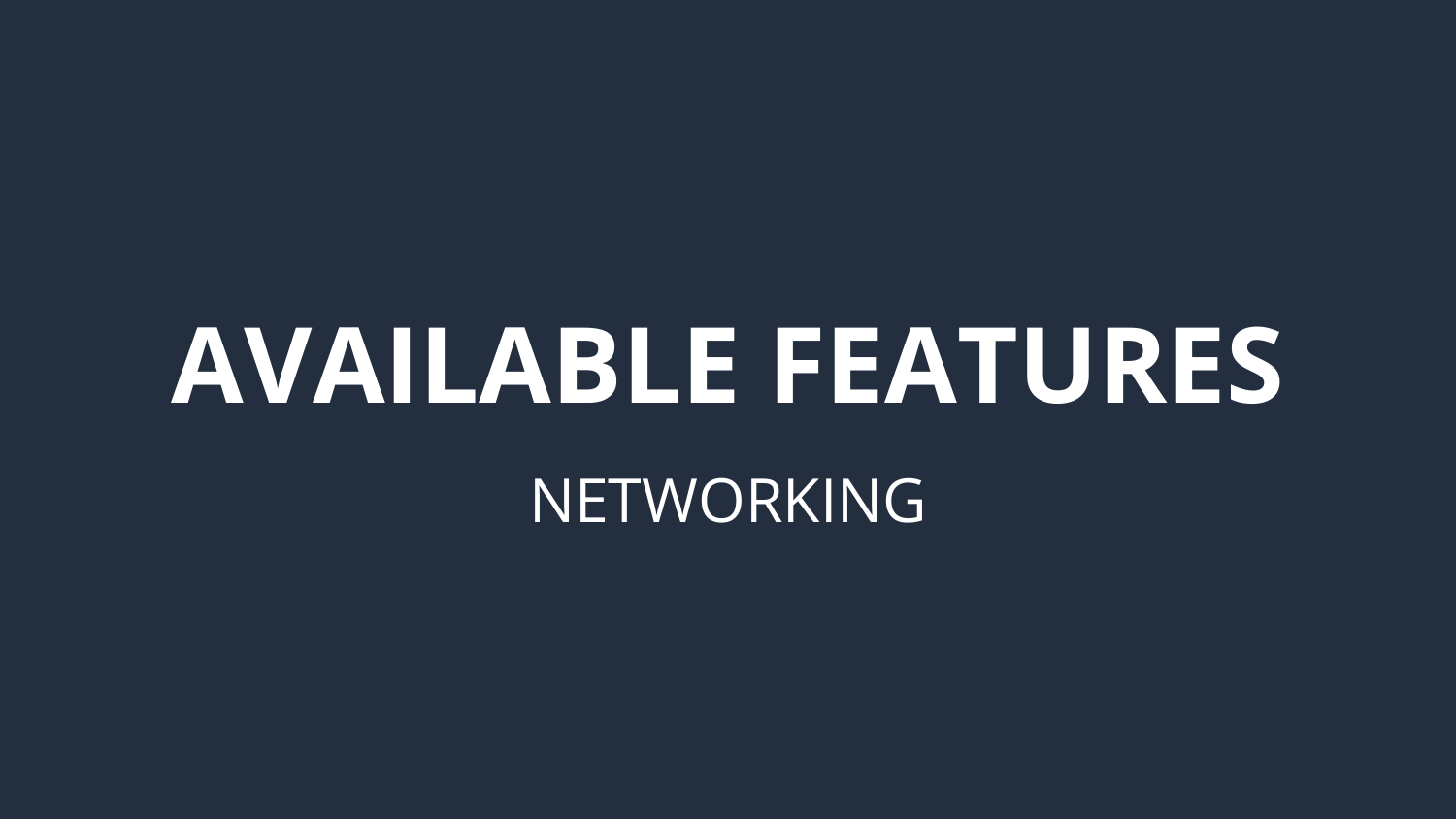#### **Networking**



4:10 PM

1:30.PM

From the home page or the top navigation bar you can access the **Speaker** and **Attendee** lists.

Here you can search and find people to connect with. You can chat, have video calls, and book meetings. You can meet virtually or face-to-face.



My Event **R** My schedule isplay empty slots My meetings Sunday, February 6, 2022 ke unavailable all day My wish list 2:00 PM Available for a meeting Make unavailable My networking 2:30 PM Available for a meeting **%** My bookmarked companies 3:00 PM My saved videos 3:00 PM Available for a meeting

If you see **time slots** appearing on people's profiles, it means that the organizer has made it possible for you to book meetings with them. Slots disappear once booked.

You can manage your **availability for meetings** by going to the **My meetings** tab in **My Event.** Making yourself unavailable all day or at specific times will remove meeting slots.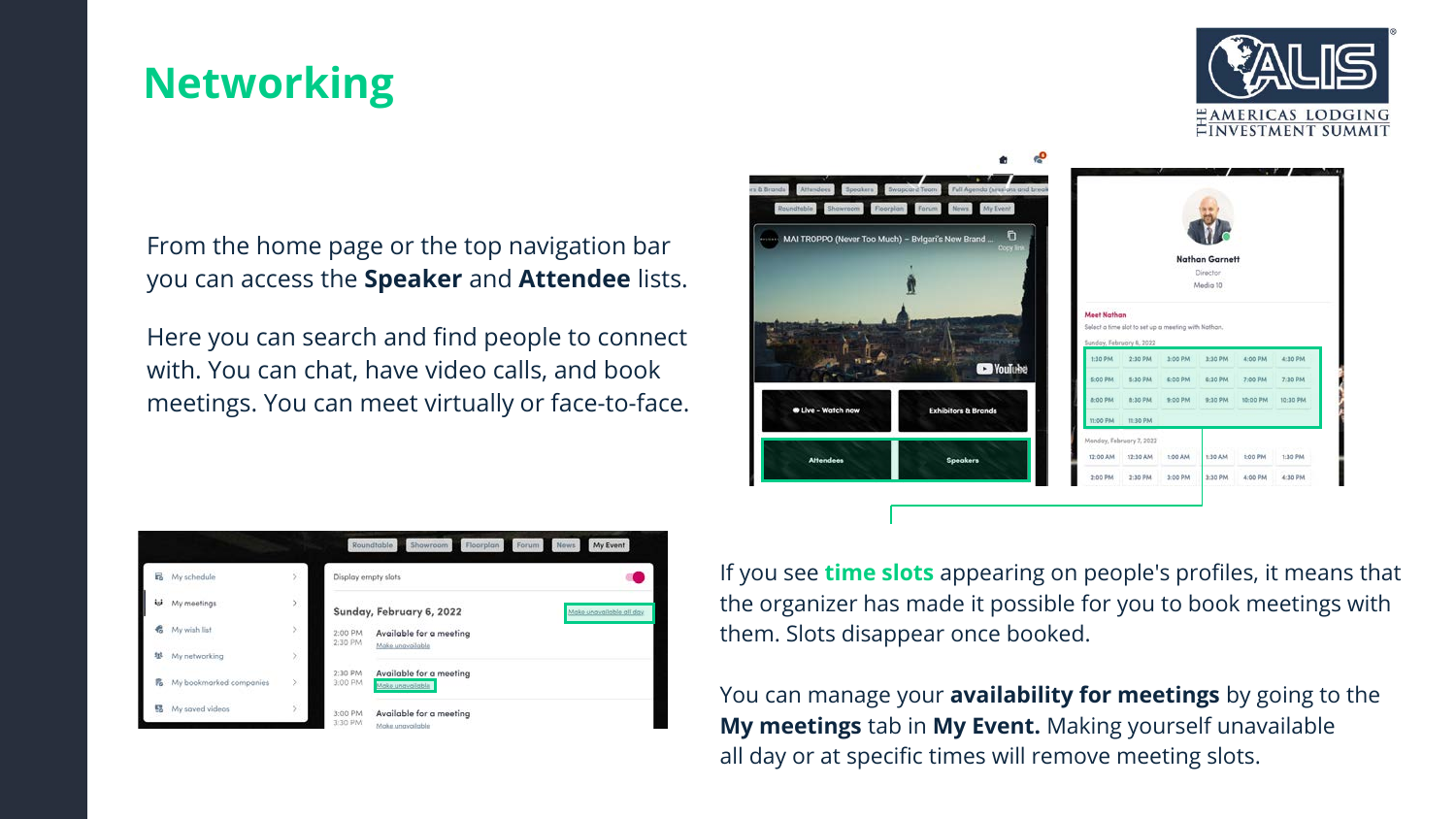#### **How to send a connection request**







To send a connection request, go to their profile (via the list of participants, speakers or a company profile) and click the "**Send connection request"** button.

**Tip:** Add a note to your connection request to introduce yourself and explain the reason for your request.

You will be able to find a full list of your connections in "**My Event"** under "**My Networking."**



**Note:** Accepting a meeting will automatically make the person who requested the meeting one of your connections with access to your complete profile.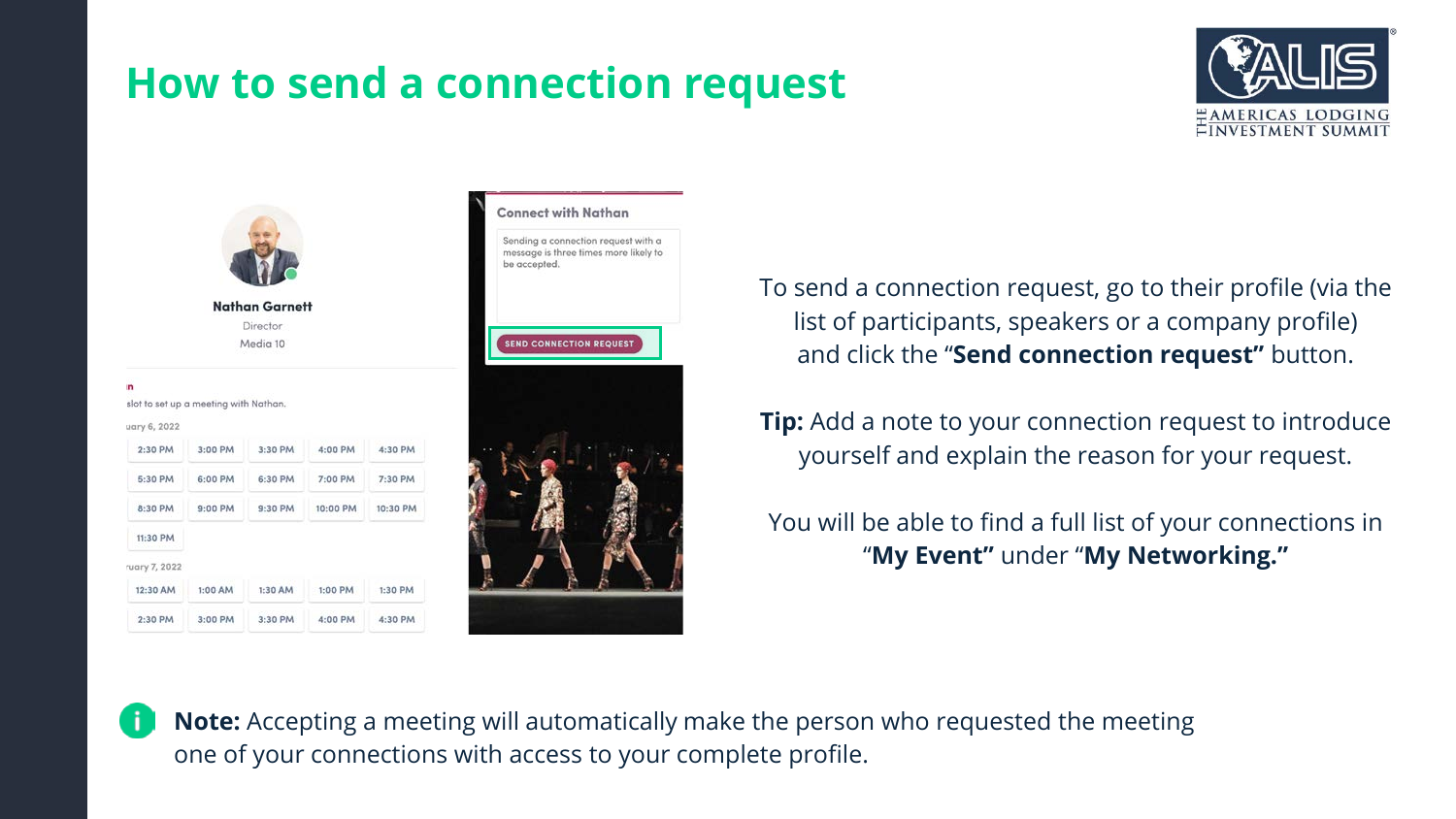#### **How to request a meeting**



- **1**
- Access a person's profile (i.e.: from the Network With Delegates button)
- Click on one of the suggested meeting slots. For more slots click "see more slots" **2**
- After selecting a slot and choosing a location for the meeting, write a note to the person you would like to meet. **3**
- Once done, click "**Send meeting request" 4**



**Charles Bourgeois** 

Team Lead Event Project, Swapcard



**Charles Bourgeois** Team Lead Event Project Manager Middle East/APAC Swapcard

| <b>Meet Charles</b> |                          |                                                      |         |                |         |
|---------------------|--------------------------|------------------------------------------------------|---------|----------------|---------|
|                     |                          | Select a time slot to set up a meeting with Charles. |         | 2 <sup>1</sup> |         |
|                     | Sunday, February 6, 2022 |                                                      |         |                |         |
| 2:00 PM             | 2:30 PM                  | 3:00 PM                                              | 3:30 PM | 4:00 PM        | 4:30 PM |
| See more slots      |                          |                                                      |         |                |         |





**Note:** If you plan to meet virtually, select Online or Virtual Meeting when choosing the location.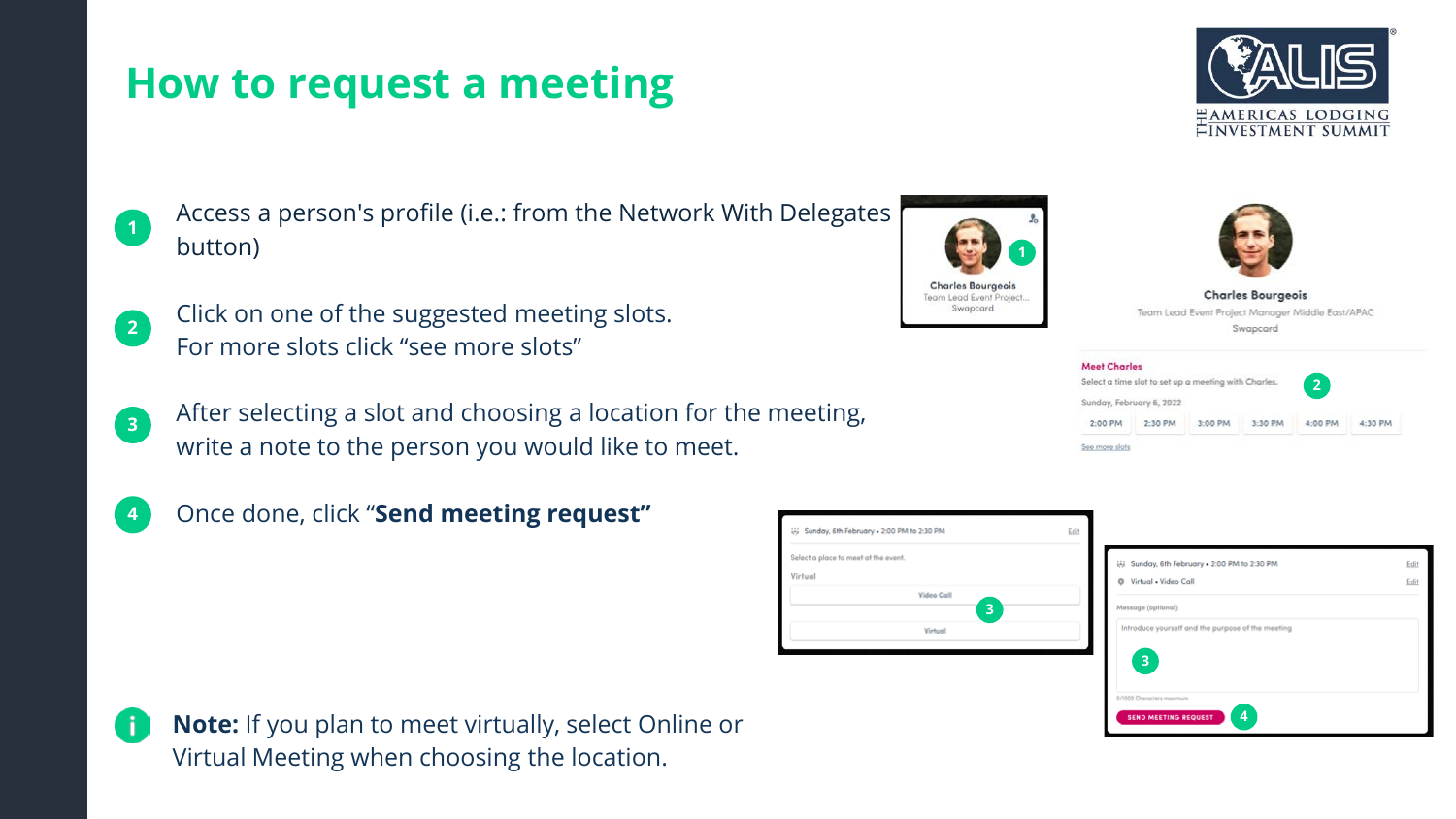#### **How to have a virtual meeting?**



5 minutes before a virtual meeting and 15 minutes before a face-to-face meeting you will receive a reminder email from which you can click to access the meeting.

If you are already on the platform you can start the meeting by going to the profile of the person you have a meeting with, and click the "**Meeting call"** button.

This will launch the video call. This button is only available if the meeting is confirmed.

**SPEAKERS** 

**HEETING CAL** 

New contact

**Note:** You can also access a meeting directly from the meeting notification.